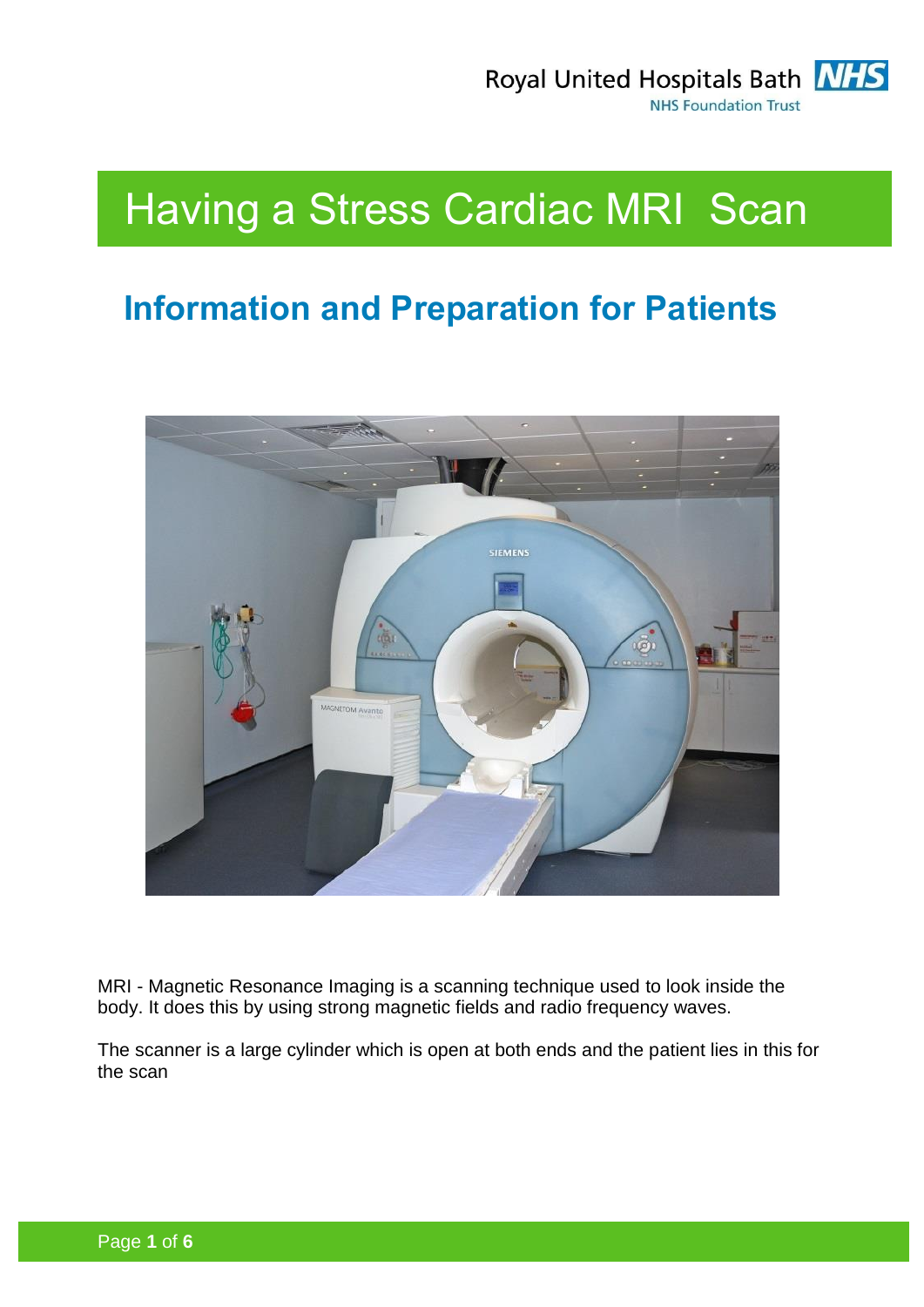# Stress Cardiac MRI scan

Your doctor has requested that you have a stress MRI scan of your heart. Please read the information below for your information and to prepare for the scan.

A stress Cardiac MRI scan is a scan of your heart during which you will be given a drug called adenosine. This mimics the effect of exercise on your heart whilst you are lying down in the scanner.

If you have any of the following please call us to let us know:

- Asthma or if you require any inhalers
- If you have problems with your kidney function
- If you are currently taking Persantine/dipyridamole or theophylline

Please also bring a list of your current medications with you.

This is a safe test to undergo although in rare cases a very small number of patients have experienced some reaction to the medication. You will be carefully screened for your suitability to undergo the test and closely monitored throughout.

### 12 hours before the test

For the 12 hours before your scan appointment it is essential that you do not have any caffeinated drinks, food or medication. This includes:

- Tea/coffee (including de-caffeinated)
- Hot chocolate
- Ovaltine or Horlicks
- Fizzy drinks
- Caffeine–containing painkillers or cold medication
- Chocolate

#### **Failure to comply with these instructions may cause inaccurate results and it may not be possible to perform your scan.**

You may otherwise eat a normal diet and drink water, squash, milk and fruit juices.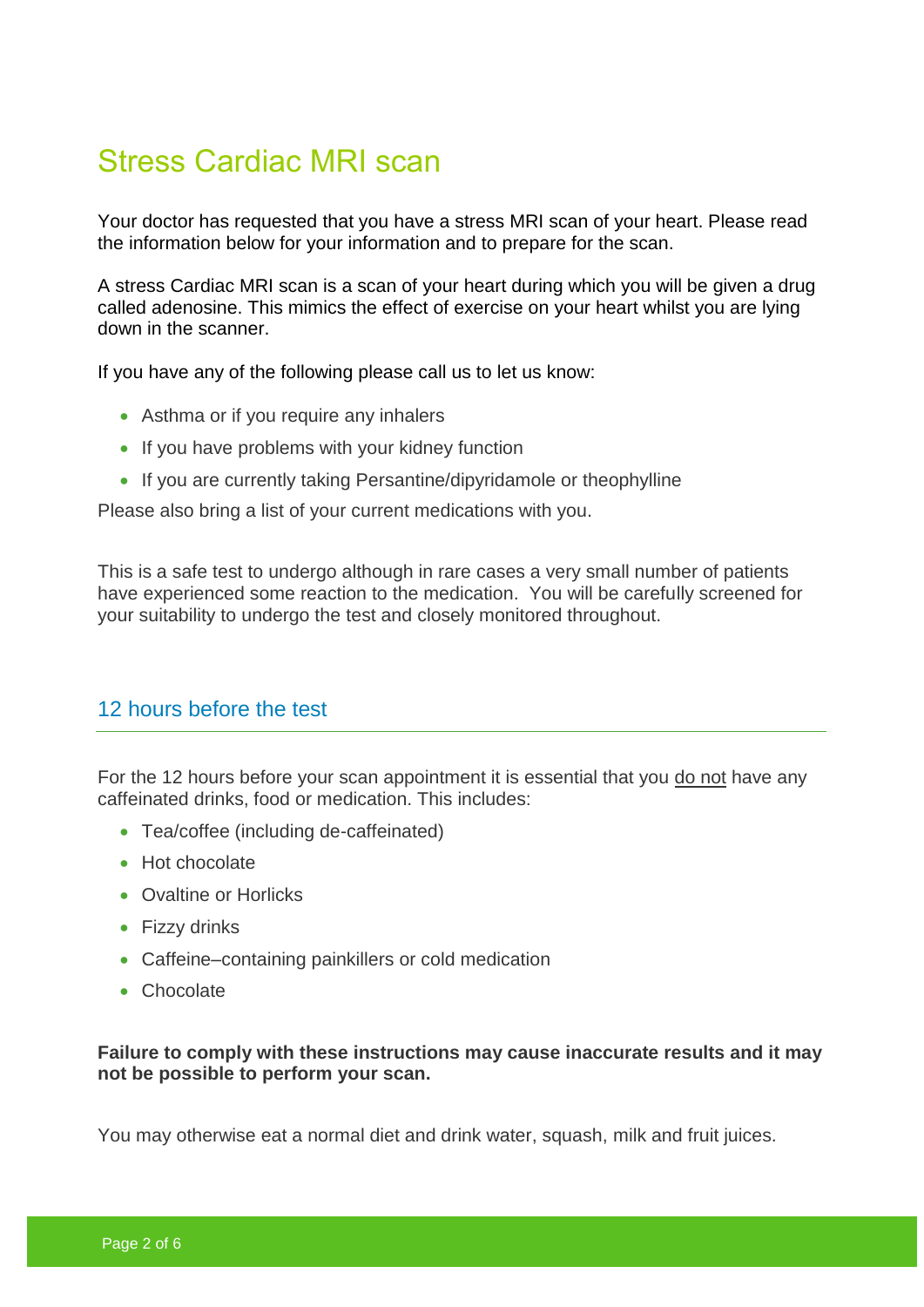#### The day of the test

You will need to go to the Cardiac Centre before coming to the MRI department to have an ECG (heart trace) reading taken. Please read the information in your appointment letter which will tell you what time to attend and how to get there.

When you have had your ECG reading please bring it to the MRI Department and book in at the reception desk.

You will need to remove all clothes that have metal zips or fasteners. You may bring other clothes to change into, such as tracksuit bottoms or pyjamas but you will have to wear a gown on your top half.

You will also need to remove any metallic objects such as hearing aids, keys, money, mobile phone etc. before being scanned. These will be placed in a secure locker along with your clothes. You do not need to remove a wedding ring.

The radiographer will then go through the patient safety questionnaire with you to confirm your answers and explain what happens during the scan. They will also measure your height and weight.

After changing into a gown the radiographer will escort you into the scan or prep room. At this point the radiographer will insert 2 small cannulas (flexible tubes) into a vein in each arm and position you on the scanning couch.

You will be lying on your back and once comfortable, ECG wires are placed on your chest and a blood pressure cuff will also be used on one of your arms to monitor your blood pressure and your heat rate during the scan.

A light-weight pad, called a coil, is then placed over your chest.

The scanner makes a loud noise when it is in operation so you will be given some headphones to wear to reduce the noise and allow you to hear the radiographer talking to you through them.

You will be given an alarm buzzer to hold during the scan to use if you need any assistance.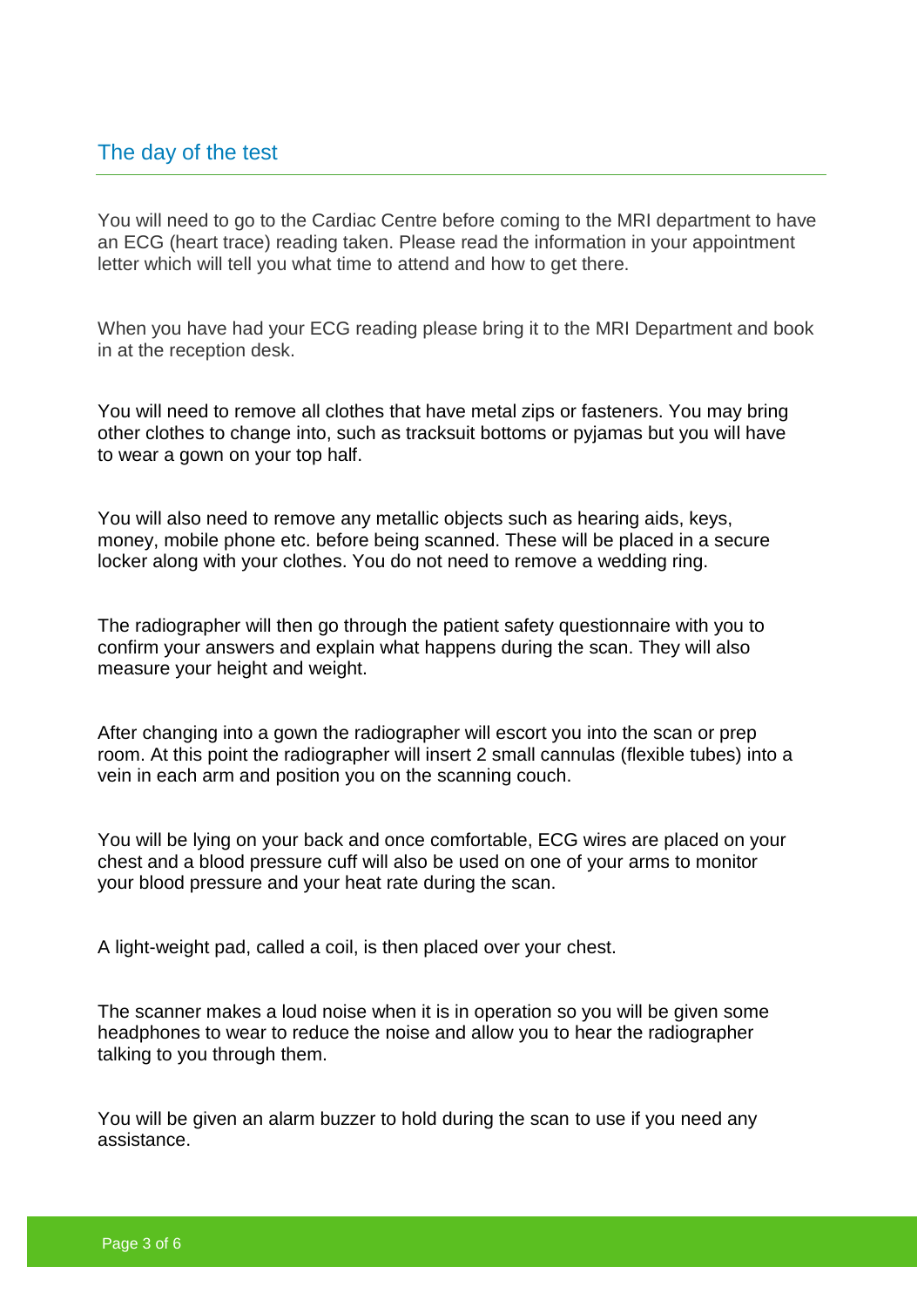For the first 15 minutes scans of your heart will be taken to see how well it is working. After this your heart will be "stressed" with a drug called Adenosine which makes your heart work harder as if you were exercising.

You will only receive this drug for about 3 minutes.

For the first 30 seconds to a minute you may not notice anything. After a minute you may start to feel a little breathless and get a tight chest and feel flushed.

After 3 minutes, more scans will be taken and you will receive a contrast injection to show the blood supply to the heart.

This scan takes about 1 minute and during this time the adenosine injection is turned off and any symptoms you had will disappear within seconds.

After the stress part of the scan is completed there will be a further 20 minutes of scanning.

### **While your heart is being stressed you will be in full contact with the staff and will be closely monitored**

#### How long will the scan take?

Usually the scan will take about an hour as we have to acquire lots of images of your heart and heart vessels at various different angles.

You are welcome to bring a CD with you to listen to music whilst in the scanner.

You will be asked to hold your breath for short periods of time, between 10 and 15 seconds when the scans are happening.

It is important to remain very still on the scanner so that the scans do not have to be repeated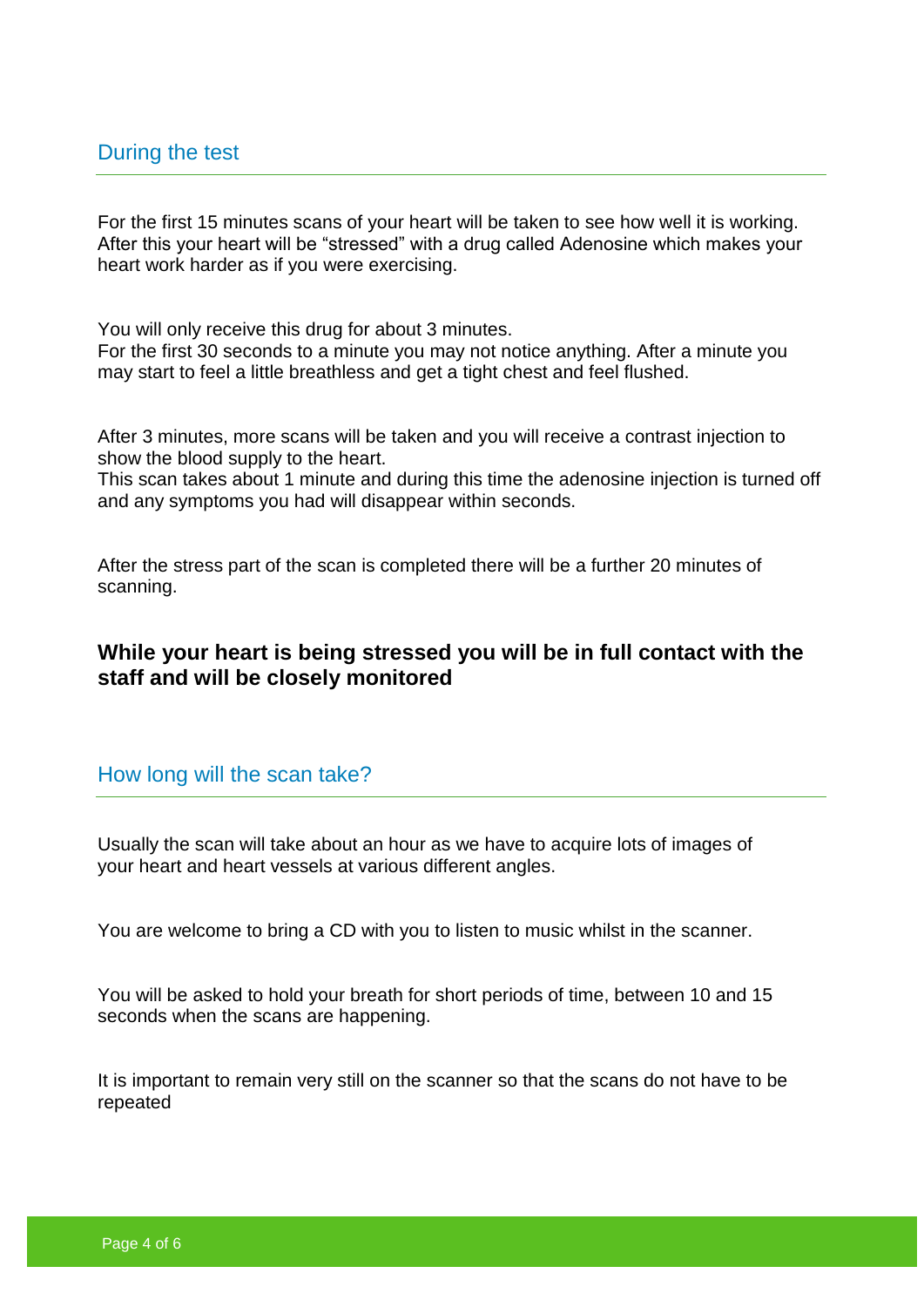#### After the test

There is nothing special to do after the test and you can eat, drink and take your normal medications.

You are fine to drive home but some people feel a little tired so you may want to bring someone with you.

When do I get the results?

The scans are reported by a cardiac radiologist or cardiologist after they have been processed by the computer. This report will be sent to the doctor who referred you for the scan.

#### **Pregnancy**

Although MRI is a safe procedure we do not undertake stress Cardiac scans on pregnant patients because of the adenosine and contrast injections required. If you are pregnant please contact us or your referring doctor for advice.